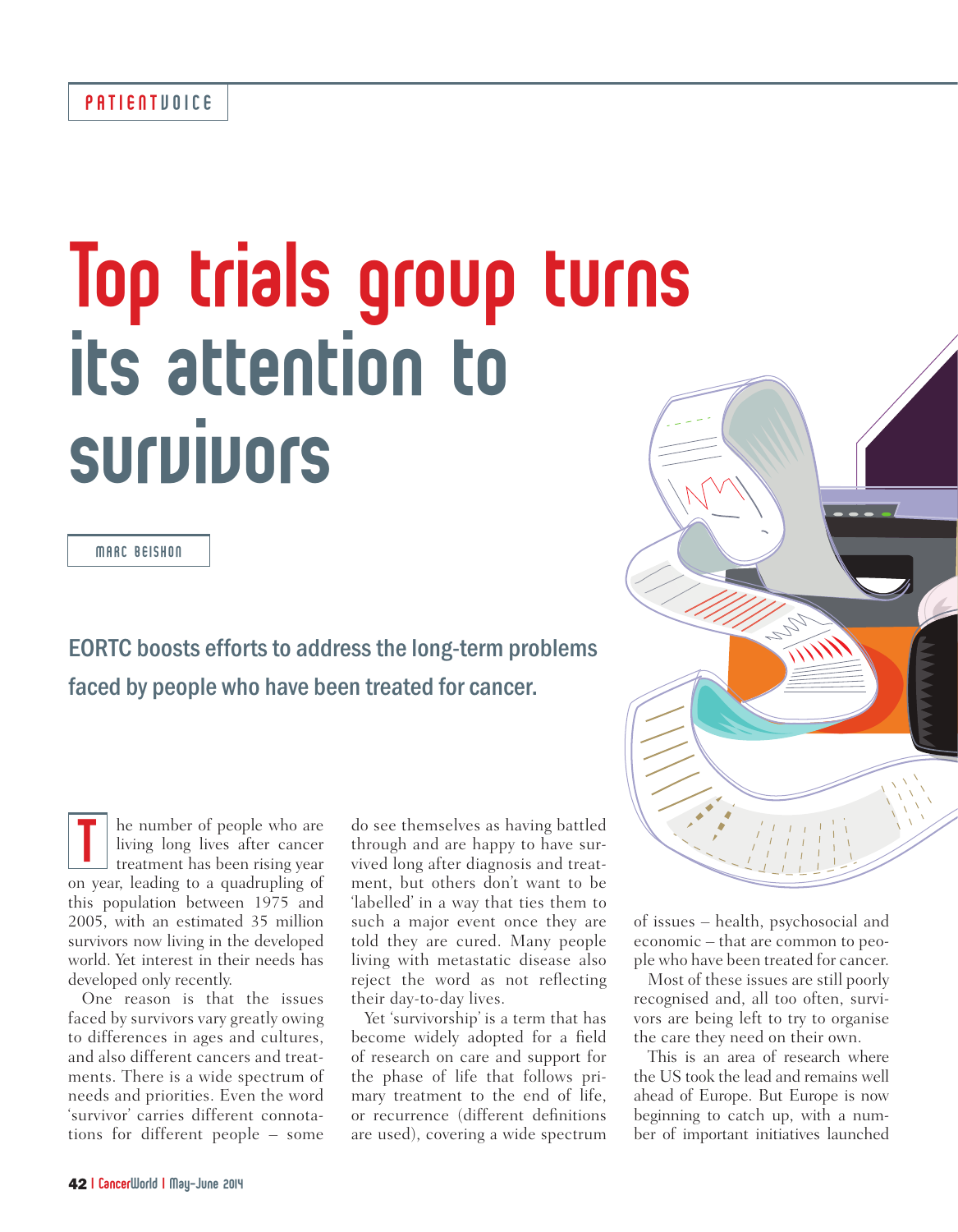

in recent years (see box overleaf), including the establishment of a collaborative group on survivorship, a network for survivors of child and adolescent cancers and the UK launch of the first national integrated programme to ensure every patient has their needs assessed and a care plan developed as their anti-cancer treatment comes to an end.

Most recently, the EORTC, which organises and coordinates

clinical and translational research across Europe, stepped into the arena, launching its own cancer survivorship task force, and organising a two-day survivorship summit in Brussels this January.

Elizabeth Moser, chair of the task force, and head of radiation oncology at the breast unit of the Champalimaud Cancer Centre in Lisbon, outlined to the summit participants the nature of the challenge they

are trying to address. "We have to spread information to clinicians, social workers and care givers. But do we have the information on the size of the problem – how many survivors there are and how many are at risk, and what we can do to avoid worse outcomes?" Much more data are needed to inform guidelines, said Moser, and although much has been done to reduce toxicities in cancer treatments, there is  $\frac{3}{4}$ 

### "There have been five decades of large-scale clinical trials, and data can now be collected from those patients"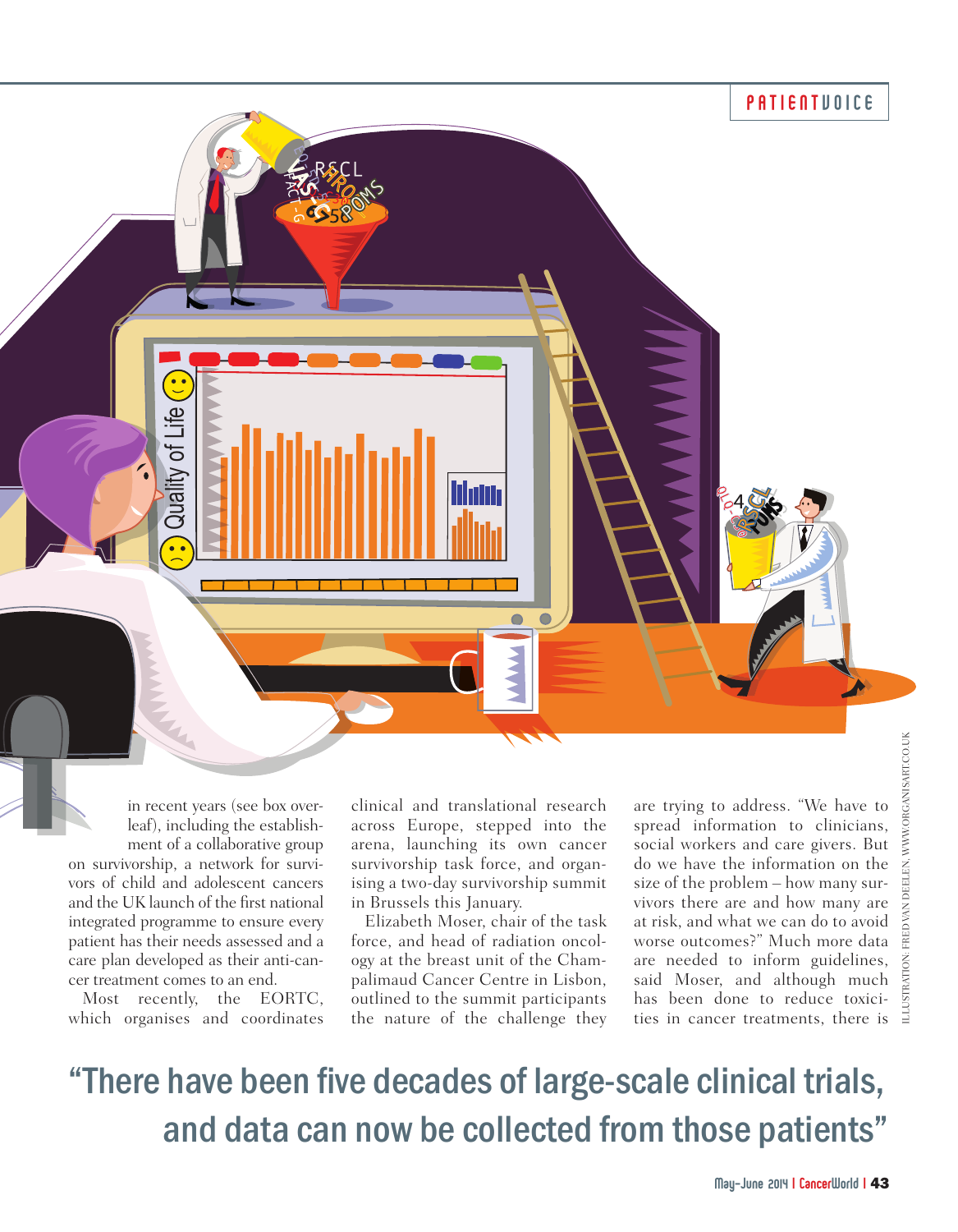## "Little is known about combination of treatments, modern radiotherapy techniques, targeted agents..."

a big knowledge gap in long-term follow-up.

The good news, she added, is that there have been five decades of largescale clinical trials, and data can now be collected from patients who underwent them. This, however, requires much greater organisation and communication across countries, and will be the biggest part of the survivorship research effort.

The task force is calling for collection of patient data from around Europe to provide the basis for developing prediction risk scores for late physical and mental effects. It also wants to collect information on current management of late-effects at national level, and promote broad networking among not only primary care professionals and patient advocates but also politicians, the insurance industry and economists.

As a research organisation and a pioneer of quality of life measures, the EORTC is well-placed to coordinate research into late treatment effects from its clinical trials work, and it recognises the urgency of this work, as current information on late-effects is often hopelessly out of date. As Moser and colleagues point out in setting out the rationale for the survivorship task force, while there are well-documented serious late-effects from chemoand radiotherapy, "the literature is focused on treatments dating from the 1960s to the 1980s" – and many of these are obsolete (*Eur Oncol Haematol* 2013; 9:74–76). "Little is known about combination of

treatments, modern radiotherapy techniques, targeted agents, and hormonal treatments. Few studies have obtained data directly from patients and/or have considered preexisting co-morbidity, lifestyle, and obesity of survivors. There are few guidelines for the management of adult cancer survivors, and little is known about management and barriers in healthcare within different European countries."

Initially, the task force intends to look at the main physical lateeffects such as heart problems and secondary cancers following certain common and rare primary tumours (in adults, not children) – lymphoma, breast, colorectal, prostate, gynaecological and testicular. However its remit will also cover a

broader range of issues encountered by cancer survivors, including infertility and sexuality, cognitive dysfunction, and social impact, such as difficulties in obtaining work or insurance.

#### Early results

Moser reported on the initial survivorship research, in lymphoma trials. Questionnaires were sent to thousands of patients across Europe, which has so far resulted in published studies on semen preservation, premature ovarian failure, and parenthood. Analysis of factors such as radiotherapy dosing and impact on overall health, work, finance and more is yet to come. It's a lot of work, she said, and needs to take into account sources of bias

### CATCHING UP WITH THE US

Europe has been slower than the US to focus on the problems faced by survivors, but a number of initiatives have been launched in recent years

- 1986 US National Coalition for Cancer Survivors is launched.
- 1996 US National Cancer Institute sets up the Office of Cancer Survivorship.
- **2000** American Society of Clinical Oncology launches the Study of Cancer Survivors.
- **2008** The Pan-European Network for Care of Survivors after Child and Adolescent Cancer, PanCare (pancare.eu), is launched (see also Cancer World 2014).
- 2008 National Cancer Survivor Initiative starts in England (ncsi.org.uk), and produces a model for planning care that is ahead of the US in terms of health care organisation, particularly with respect to primary care.
- 2012 The European Collaborative Group on Cancer Survivorship (ecgcs.eu) is established.
- 2013 CANWON, a cancer and work network, is launched to address workforcerelated issues for cancer survivors.

Survivorship now also features as part of the activities and conferences of organisations such as the European Cancer Patient Coalition (ECPC) and Europe's medical and radiation oncology societies ESMO and ESTRO.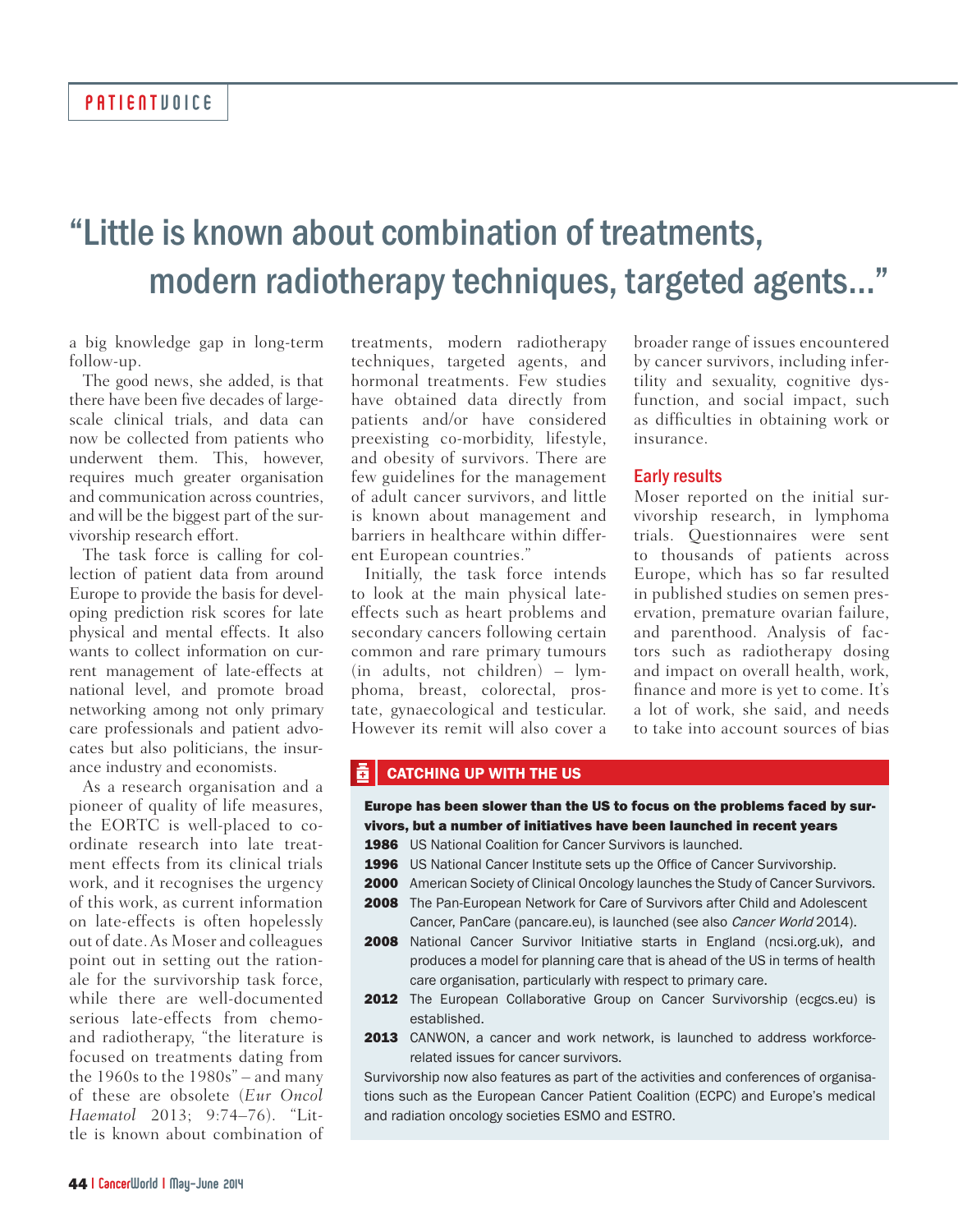such as people who have died.

This work on lymphoma and also leukaemia survivorship is now informing solid tumour research. Moser mentioned a survivorship project on early breast cancer, which aims to update the results from six trials that took place between 1986 and 2011. Barriers must come down between tumour-specific groups, she said, because late-effects such as second malignancies and cardiovascular problems are often related to specific treatments rather than specific cancers.

A multidisciplinary effort will also be crucial in addressing issues such as fertility, cognitive dysfunction, and psychosocial functioning – the latter being the most complicated because of the variety of factors.

Can we also intervene in the lifestyles of survivors? Moser pointed out that it is particularly hard to influence younger people, who often drink and smoke, increasing their risk of developing problems later on. Other speakers emphasised that taking exercise, changing diet and making other lifestyle changes can greatly improve outcomes and/or quality of life, but noted that peers rather than health professionals are probably the best influencers. The American Cancer Society has drawn up nutrition and physical activity guidelines for cancer survivors, reported Catherine Alfano, deputy director of the US National Cancer Institute's cancer survivorship research programme. She added, however, that while exercise and maintaining a healthy body weight are the best ways to tackle

survivorship health problems, convincing someone with fatigue to take a walk can be hard.

### Long-term data

The need for long-term data, especially on toxicity, was addressed by Connie Vrieling, a radiation oncologist from Switzerland. Looking at breast cancer, she noted how more patients are living with the consequences of treatment – "and if we stop at ten years in the follow-up of our trials we simply do not get the data." As an example, she gave data from long-term outcomes from treating DCIS breast cancer with either excision or excision plus radiotherapy – and noted that a higher rate of secondary cancers in the radiotherapy group could call into question applying radiotherapy to all women. She also asked whether it is possible to get at data on risk factors such as smoking – in some places this is possible – and she mentioned the potential for gene expression and proteomic profiling from studies where tissue is stored.

Researchers, health policy makers and advocates are not the only ones with an interest in long-term data on cancer survivors, however. Delegates at the summit may have been surprised to hear no fewer than three presentations from insurance and banking executives in the opening session. As the executives made clear, their companies need the data too so they can accurately reflect the risk they undertake in offering cancer survivors products such as life and travel insurance, and loans.

Insurers are major numbercrunchers in their own right, as they collect information to inform their risk assessments. John Turner, of reinsurer Swiss Re, said that cancer is the cause of two-thirds of private critical illnesses payouts in the UK, and few claims are denied. But what about insuring people who have had cancer? "The problem is how we make it insurable – it is a serious threat to life. But we have to reflect the improvements in survival." He charted how insurers model insurance applicants with a history of cancer, and how things have changed – the current recommendation for stage 1 breast cancer is to offer a standard premium after two to three years – whereas in 1995 that wouldn't have been offered until after ten years.

Krish Shastri, chief executive of InsureCancer, a travel insurance firm that only insures people who have a diagnosis of cancer, said: "For us, survivorship starts from the minute of diagnosis to the end of life," noting that for his business, it is hospitalisations that carry the most risk – and there are very few data on this. Travel for all sorts of reasons is crucial to quality of life, he added, and he appealed for more knowledge from aggregating European data that would enable better insurance underwriting to address the frustration voiced by many survivors about the lack of affordable insurance options.

### "Use of radiotherapy to treat all DCIS could be called into question if data show it leads to more secondaries"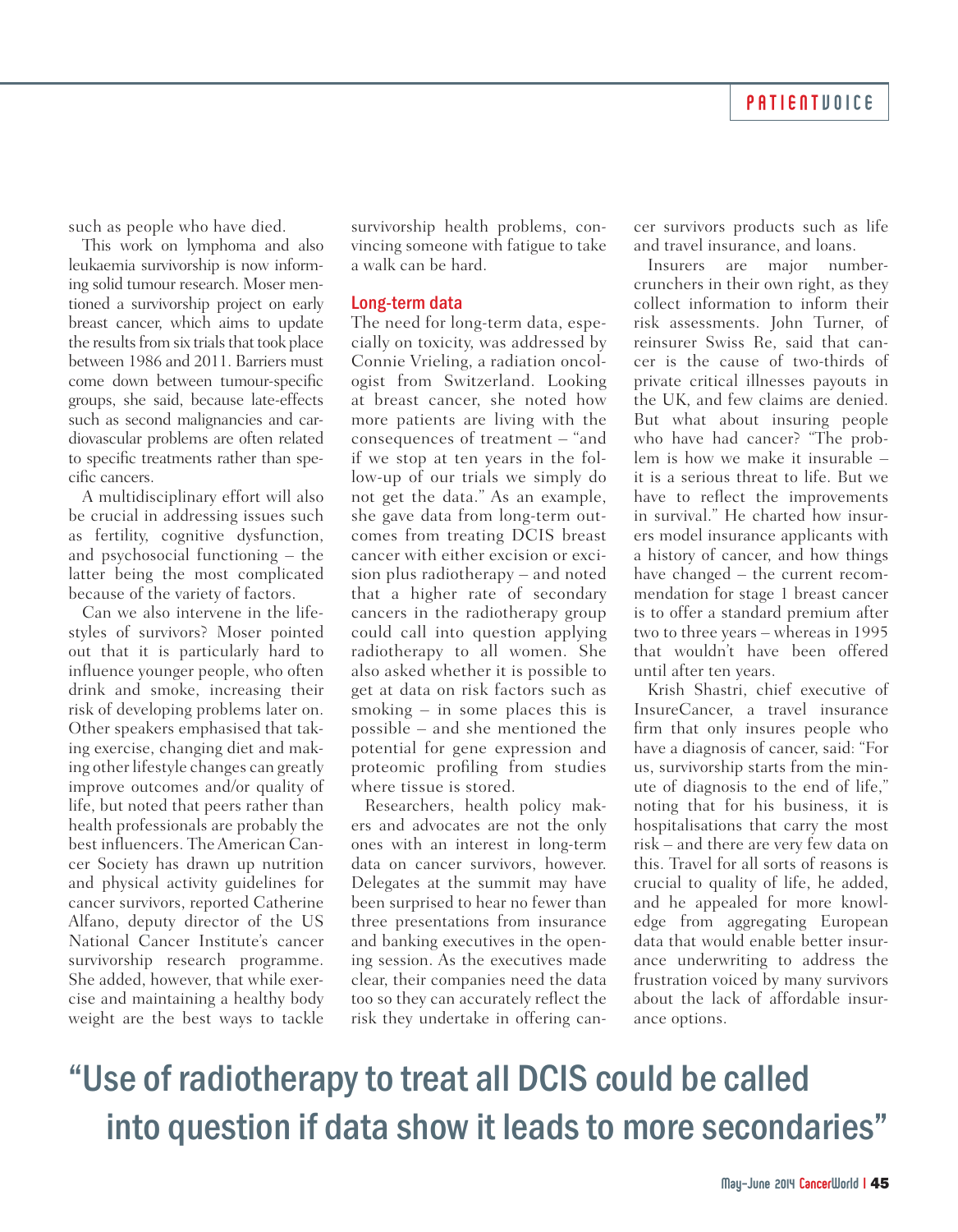### Cancer registries can be used to send out questionnaires to collect data on quality of life

#### Patient-reported outcomes

Lonneke van de Poll-Franse, professor of cancer epidemiology and survivorship at Tilburg University in the Netherlands, described how data can be collected on quality of life, with reference to the Eindhoven region

where the cancer registry is used to send out questionnaires in an open access project called PROFILES – Patient Reported Outcomes Following Initial treatment and Long-term Evaluation of Survivorship. Patients are being asked about quality of life

itté

PÊÊ

ìċ

#### PREVALENCE OF LONG-TERM EFFECTS

At least  $1$  in  $4$  (500,000) people in the UK are facing poor health or disability after treatment for cancer

At least  $1$  in 6 (350,000) people living with and beyond cancer are experiencing chronic fatigue

At least  $1$  in 6 (350,000) are having sexual difficulties

Around  $1 in 8 (240,000)$  are living with mental health problems, which can include moderate to severe anxiety

At least 1 in 10 (200,000) are living with moderate to severe pain after curative treatment

Around 1 in 13 (150,000) are affected by urinary problems such as incontinence

#### These estimates relate to the UK's population of around 2 million cancer survivors. The picture is likely to be broadly similar across Europe.

*Source: Throwing Light on the Consequences of Cancer and its Treatment* (2013) Macmillan Cancer Support

after a range of cancers and for specific conditions such as chemotherapy-induced peripheral neuropathy (see also Protecting Patients' Nervous Systems, on page 12). About 60% of patients aged under 50 in one sample reported problems in obtaining life insurance, for example.

As she added, by continuously monitoring the long-term impact of cancer and new therapies, registries become focused on patients, not just cancer. "By collecting data on patient reported outcomes, we can contribute to discussion on the added value of new therapies in daily clinical practice, and also socio-economic implications." Other registries are doing the same, she said, citing a systematic review that looked at how this is a work in progress as a resource for survivorship studies (*Cancer* 2013, 119:2109–23).

Kathy Oliver, from the International Brain Tumour Alliance, spoke on the input that advocacy can provide for the clinical trial community, affirming the need to build patientreported outcomes into research, and mentioning biobanking as another area for collaboration with patient groups. She also added yet more items to an already long list of survivorship issues, such as the guilt often experienced by survivors, and she emphasised how important care plans are once main treatments ends.

#### An integrated national survivor plan

It was fitting that the UK's approach to survivorship care plans was presented at the summit, given the lead